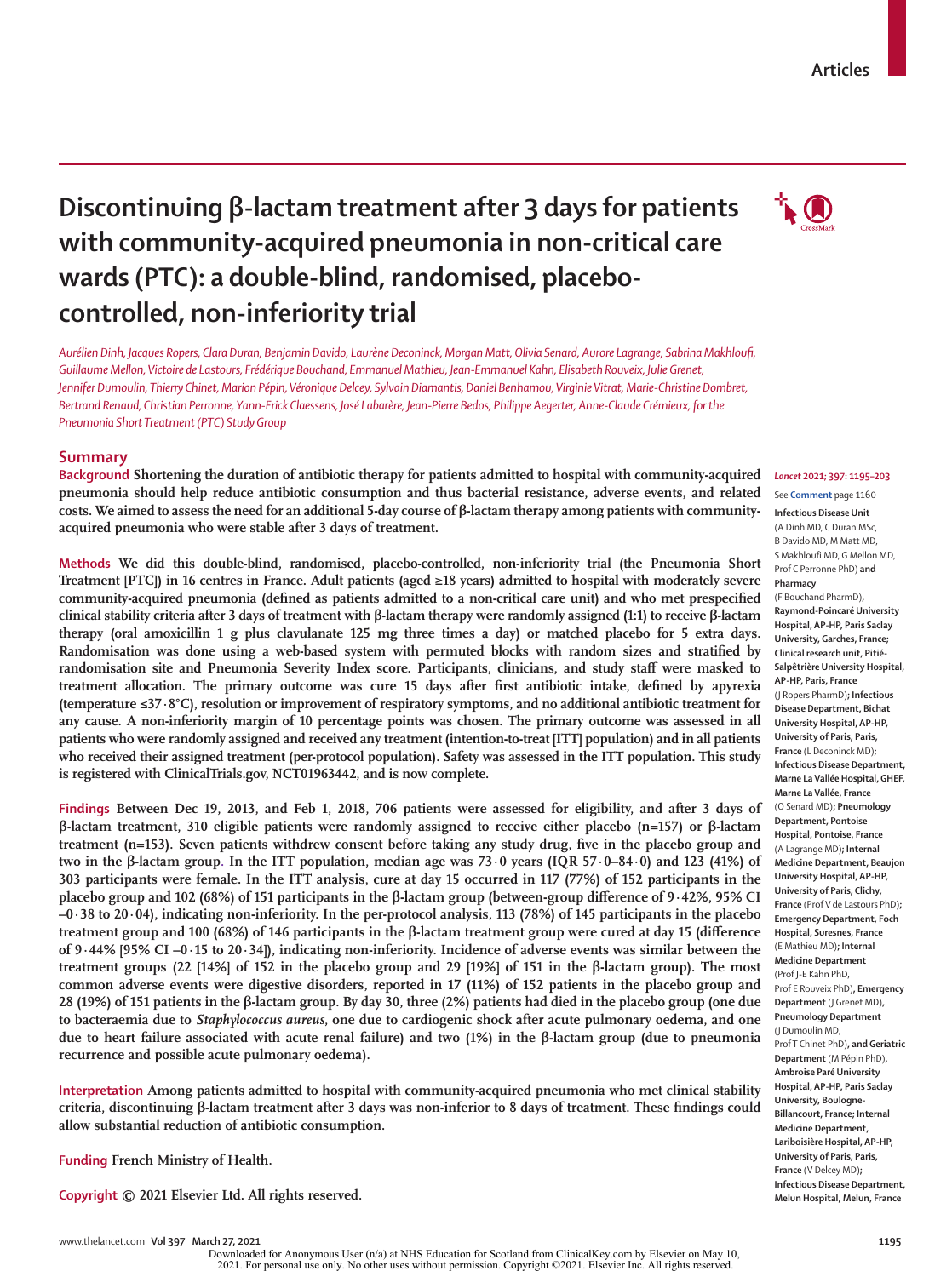(S Diamantis MD)**; Pneumology Department, Bois-Guillaume University Hospital, Rouen, France** (D Benhamou MD)**; Internal Medicine, Annecy Hospital, Annecy, France**  (V Vitrat MD)**; Pneumology Department, Bichat University Hospital, AP-HP, University of Paris, Paris, France**  (M-C Dombret MD)**; Emergency Department, Cochin University Hospital, AP-HP, Paris Centre University, Paris, France**  (Prof B Renaud PhD)**; Emergency Department, Princesse Grace Hospital, Monaco**  (Prof Y-E Claessens PhD)**; Quality of Care Unit, Grenoble University Hospital, Grenoble Alpes University, Grenoble, France** (Prof J Labarère PhD)**; Intensive Care Unit, André Mignot Hospital, Versailles, France**  (J-P Bedos MD)**; UMRS 1169 VIMA, INSERM, Versailles Saint-Quentin University, Versailles, France**  (Prof P Aegerter PhD)**; Infectious Disease Department, Saint-Louis University Hospital, AP-HP, University of Paris, Paris, France**  (Prof A-C Crémieux PhD) Correspondence to: Dr Aurélien Dinh, Infectious Disease Unit, Raymond-Poincaré

University Hospital, AP-HP Paris Saclay University, 92380 Garches, France **aurelien.dinh@aphp.fr**

See **Online** for appendix

### **Research in context**

## **Evidence before this study**

Community-acquired pneumonia is a major cause of antibiotic prescriptions. Although most guidelines recommend 5–8 days of antibiotic treatment, duration of treatment is not evidence based. We searched PubMed, with no language restrictions, for clinical studies published between Feb 28, 1947, and Aug 19, 2020, focusing on duration of antibiotic treatment for community-acquired pneumonia in adults using the terms "antibiotic duration" AND "community-acquired pneumonia" AND "randomized OR randomised" AND "adult". Among the 277 studies found, most randomised trials or randomised placebo-controlled trials focused on comparing treatment durations longer than or equal to 5 days in patients admitted to hospital. Only one clinical trial in 2006, with a small sample size (n=119), had studied a treatment duration of 3 days in adult patients admitted to hospital with few comorbidities. A randomised controlled trial with sufficient sample size was thus warranted to assess this short treatment duration in current practice among patients admitted to non-critical care units with community-acquired pneumonia.

#### **Added value of this study**

We found that 3 days of β-lactam therapy is non-inferior to 8 days of treatment among non-immunocompromised patients with moderately severe community-acquired pneumonia (ie, admitted to a non-critical care unit, without serious respiratory insufficiency, and without septic shock) and who met clinical stability criteria after 3 days of β-lactam monotherapy. These results appear to be consistent across subgroups of older patients and those at high risk of not being cured (Pneumonia Severity Index score of >91). Reducing treatment duration could have a beneficial effect on bacterial resistance, costs, and occurrence of adverse events.

#### **Implications of all the available evidence**

We provide clear evidence from a double-blind, randomised, placebo-controlled, non-inferiority trial that we can safely discontinue β-lactam treatment after 3 days if the patient meets clinical stability criteria.

# **Introduction**

Lower respiratory tract infections are one of the most common indications for antibiotic use in community and hospital settings.<sup>1,2</sup> Community-acquired pneumonia results in 600 000–800 000 admissions to hospital annually in the USA, with the highest incidence in those aged 65 years and older.<sup>3-5</sup> The number of cases due to community-acquired pneumonia and the number of associated deaths have been increasing in parallel with the ageing of the global population over the past decade.<sup>6</sup>

US guidelines for adults with community-acquired pneumonia recommend no less than 5 days of antibiotic treatment, with discontinuation based on clinical stability criteria,<sup>7-9</sup> as supported by a 2016 study,<sup>10</sup> whereas according to European guidelines, 8 days of treatment is recommended.11 Therefore, the optimal duration of antibiotic therapy is not well established, and in daily practice most physicians usually treat their patients for  $7-10$  days.<sup>12,13</sup> A few studies from the 1940s and 1970s among adult patients, which were underpowered and non-randomised,14–16 and one study from 2006 that focused on mild cases of community-acquired pneumonia, $\mathbf{v}$  have suggested that antibiotic treatment for fewer than 5 days could be sufficient, but these data are insufficient to recommend this treatment duration in patients admitted to hospital for community-acquired pneumonia. Shortened treatment durations would lead to reduced antibiotic consumption at the individual and population level, thus probably restricting the emergence of bacterial resistance,18,19 and would bring several other benefits, including reducing occurrence of adverse events and costs.18,20

We aimed to assess the need for an additional 5-day course of treatment with β-lactam treatment among patients admitted to hospital for community-acquired pneumonia, who were clinically stable after 3 days of β-lactam treatment.

## **Methods**

## **Study design and participants**

The Pneumonia Short Treatment (PTC) trial was a doubleblind, randomised, placebo-controlled, non-inferiority trial with two parallel groups in 16 French hospitals (appendix p 3).

Patients were recruited in medical wards by investigators. Eligible patients were aged 18 years or older, with moderately severe community-acquired pneumonia, treated with β-lactam monotherapy according to European guidelines (ie, amoxicillin plus clavulanate [oral or intravenous] or parenteral third-generation cephalosporin [ceftriaxone or cefotaxime]), $11,21$  and who after 72 h of treatment had a clinical response, defined by the presence of all stability criteria. Communityacquired pneumonia was defined as the presence of at least one acute clinical sign compatible with pneumonia (eg, dyspnoea, cough, purulent sputum, or crackles), temperature above 38°C in the 48 h before admission to hospital, and a new pulmonary infiltrate on chest x-ray or CT scan (on day 0 or within 3 days of admission to hospital). Severity of disease was defined by the nature of admission to hospital, with mild disease not requiring admission to hospital, moderately severe disease requiring admission to a non-critical care unit, and severe disease requiring admission to a critical care unit. Stability criteria were defined, according to Halm et al<sup>22</sup>

**<sup>1196</sup>** www.thelancet.com**Vol 397 March 27, 2021**

Downloaded for Anonymous User (n/a) at NHS Education for Scotland from ClinicalKey.com by Elsevier on May 10, 2021. For personal use only. No other uses without permission. Copyright ©2021. Elsevier Inc. All rights reserved.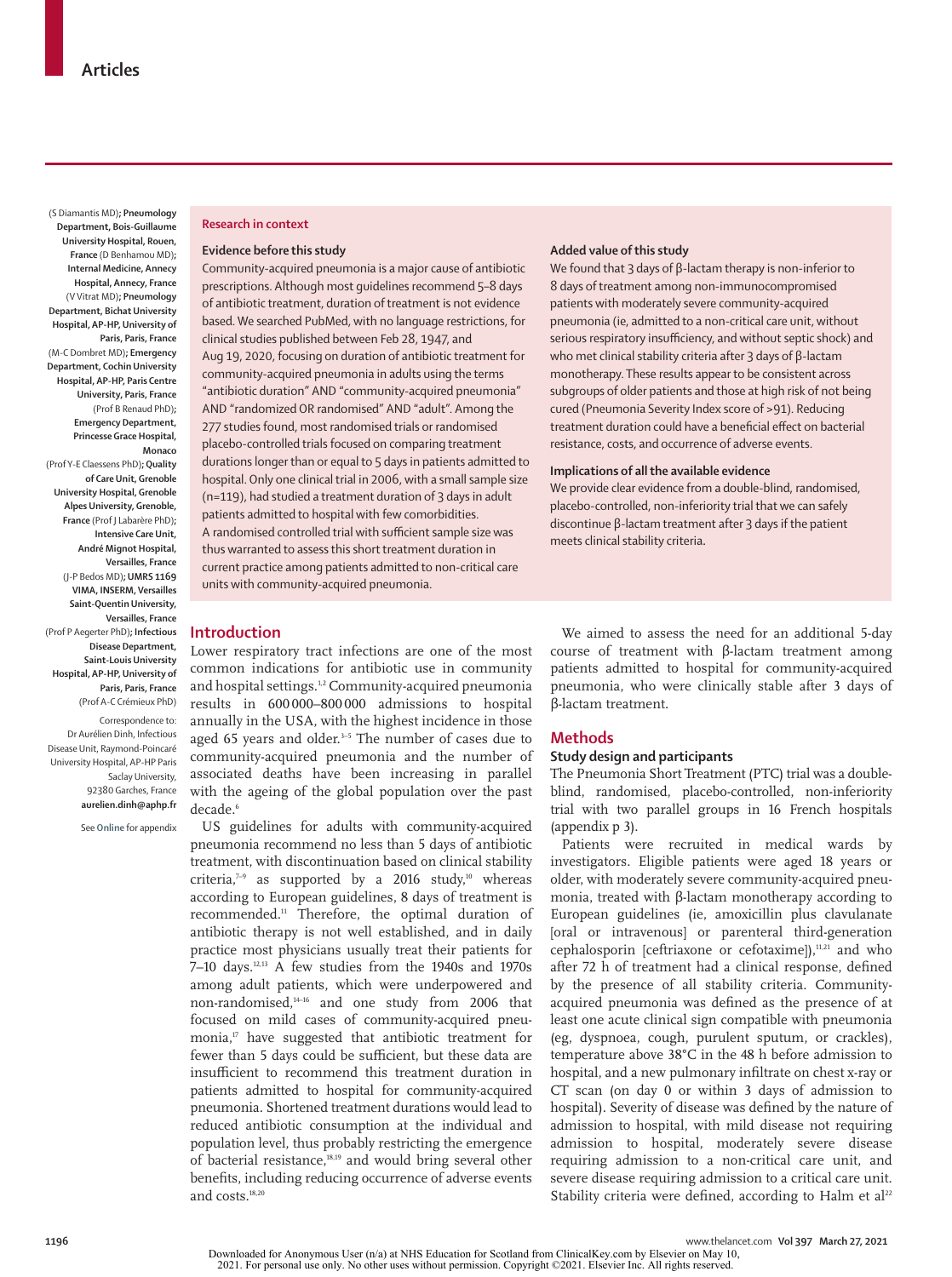and the American Thoracic Society (ATS) and Infectious Diseases Society of America (IDSA) guidelines in 2007,<sup>4</sup> as apyrexia (temperature ≤37·8°C), heart rate below 100 beats per min, respiratory rate below 24 breaths per min, arterial oxygen saturation of 90% or higher, systolic blood pressure of 90 mm Hg or higher, and normal mental status.

Key exclusion criteria were signs of severe or complicated community-acquired pneumonia (ie, abscess, massive pleural effusion, serious chronic respiratory infection), known immunosuppression, health-care-associated pneumonia or suspicion of aspiration pneumonia, any other infection necessitating concomitant antibiotic treatment, suspected or confirmed legionellosis, and infection due to intracellular microorganisms. Additional inclusion and exclusion criteria are listed in the appendix (pp 6–7).

The trial was approved by the Versailles/Saint-Germainen-Laye ethics committee (Comité de Protection des Personnes number 13024), The French National Agency for Safety of Medicines and Health Products (number 130931A-41), and the French Data Protection Agency and was overseen by an independent Data Monitoring Safety Board. The study was done in accordance with the ethical principles of the Declaration of Helsinki and the Guidelines for Good Clinical Practice. All participants provided written informed consent.

# **Randomisation and masking**

After 72 h of β-lactam treatment, patients who met all eligibility criteria were randomly assigned (1:1), using a web-based system (CleanWeb, Telemedicine Technologies, Boulogne-Billancourt, France) with permuted blocks of random block size with no size limits and stratified by randomisation site and Pneumonia Severity Index (PSI) score ( $\leq$ 70 or  $>$ 70),<sup>23</sup> to receive either oral amoxicillin plus clavulanate treatment (β-lactam group) or matched placebo. The randomisation sequence was generated by an independent statistician. Sets of prepared study medication packages containing 30 pills of amoxicillin plus clavulanate or placebo tablets were kept in the pharmacy of each centre. The placebo tablets were indistinguishable from the amoxicillin plus clavulanate tablets in the study in terms of blister packaging, colour, taste, and design. Each package was given a randomisation number to ensure masking of the patients, treating physicians, investigators, pharmacists, and study coordinators.

## **Procedures**

Patients assigned to the β-lactam group were given two pills of 500 mg of amoxicillin plus 62·5 mg of clavulanate orally three times a day for 5 days (from 2014 to September, 2017, the pills used were produced by Mylan, Canonsburg, PA, USA; and from October, 2017, to February, 2018, by Sandoz, Holzkirchen, Germany), and patients in the placebo group were given matched placebo (Bertin Pharma, Orléans, France) on the same schedule.

At the inclusion visit—ie, day 3 of β-lactam treatment whether the patient met all the community-acquired pneumonia stability criteria was determined by the investigator before enrolling the patient. The patients' vital signs and community-acquired pneumonia score (scored using a validated short questionnaire, presented in the appendix  $[pp 12-13]$ <sup>24</sup> were recorded. Biological and microbiological assessments were done at the discretion of the treating physicians. Demographic, clinical, and radiological data, results of usual blood tests, and disease severity determined with the PSI score at the start of antibiotic treatment (day 0) were collected retrospectively from medical records for each patient.<sup>23</sup> Pneumoniarelated symptoms were also scored retrospectively for day 0 using the community-acquired pneumonia score.

On day 3, after random allocation to treatment, patients were given their allocated medication and discharged at the treating physician's discretion. Compliance to treatment and side-effects were recorded during medical interviews and by self-report in the study booklet during the study treatment period (days 3–8). The study coordinator at each centre telephoned each patient on day 8 to ensure that they were following the study procedures and to collect their community-acquired pneumonia score questionnaire and any adverse events since discharge. Patients were asked to return the study drug blister packaging on day 15 to assess compliance. Face-to-face visits with the investigator in charge of the patient were planned 15 days and 30 days after the start of antibiotic treatment, and clinical data (stability criteria, community-acquired pneumonia score, and side-effects) were recorded. On day 30, a chest x-ray was done, and recovery time (with recovery defined as return to work or usual activities, or both) was collected. A telephone call on day 15 and day 30 could be done to collect the necessary data if the patient was unable to attend a faceto-face meeting.

Adverse events are reported according to the Common Terminology Criteria for Adverse Events (version 4.03).

After all data were collected, an independent adjudication committee, whose members were masked to treatment assignments, adjudicated the prespecified clinical outcomes. The committee consisted of an experienced intensivist and a specialist in infectious diseases. Both members independently reviewed the data extracted from the electronic case report forms. In case of disagreement, the patient record was reviewed jointly by the two physicians during a formal meeting to find a consensus (details are in the appendix [pp 18–20]).

### **Outcomes**

The primary outcome was cure 15 days after the start of antibiotic treatment with  $β$ -lactam therapy. Cure was defined by the following criteria: apyrexia (temperature ≤37·8°C); resolution or improvement of clinical signs or symptoms (coughing frequency or severity, sputum production, dyspnoea, crackles); and no additional

Downloaded for Anonymous User (n/a) at NHS Education for Scotland from ClinicalKey.com by Elsevier on May 10, 2021. For personal use only. No other uses without permission. Copyright ©2021. Elsevier Inc. All rights reserved.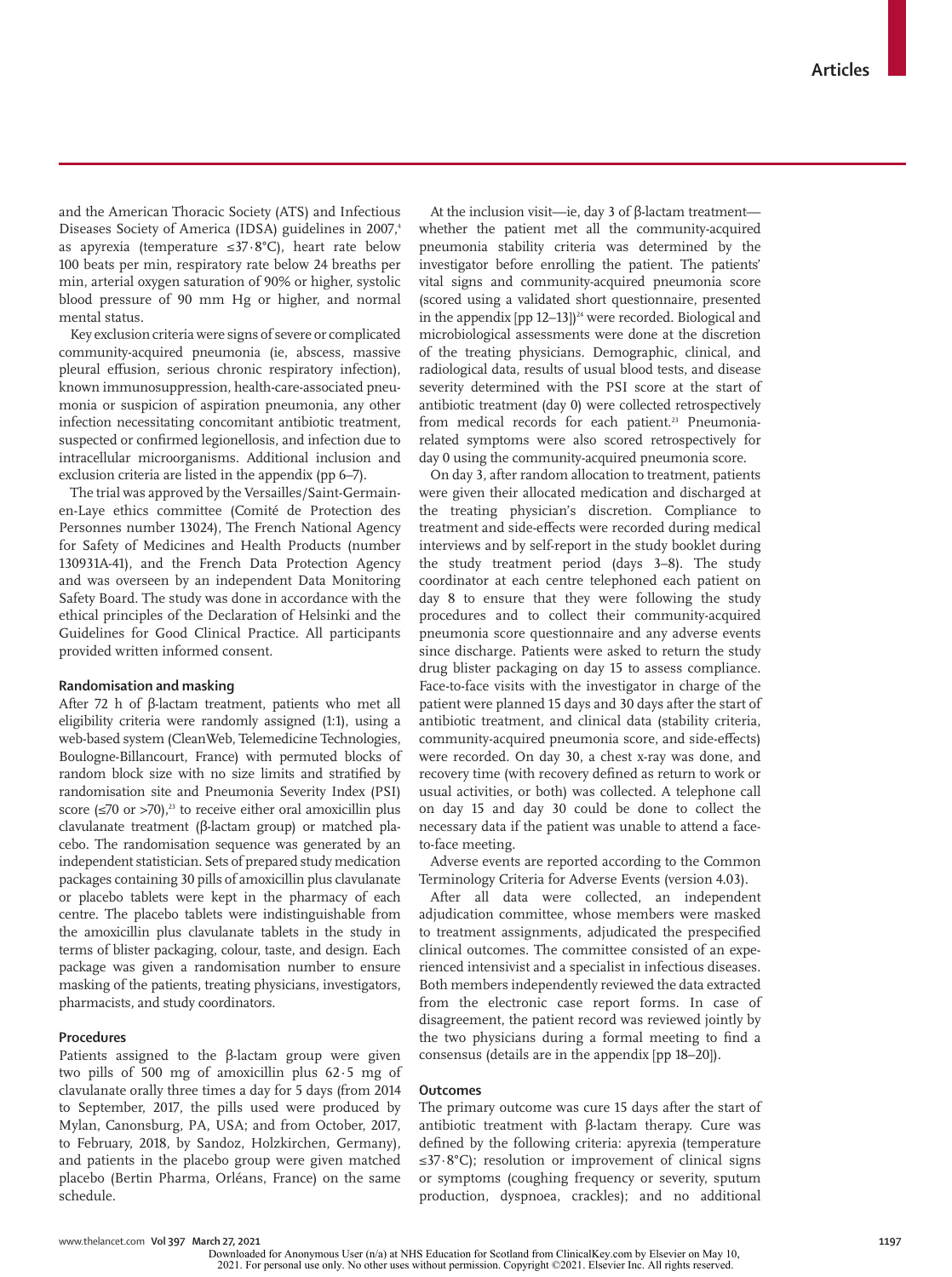antibiotic treatment (for community-acquired pneumonia or any reason) since the last follow-up visit. Patients not fulfilling all the above criteria were classified as not being cured.

The secondary outcomes were: cure at day 30; all-cause mortality on day 30; frequency and severity of adverse events during follow-up (with severity defined as serious *vs* non-serious); patient's pneumonia symptoms and quality of life assessed using the community-acquired pneumonia score at days 0, 3, 8, 15, and 30; and length of hospital stay assessed at day 15. Recovery time (ie, delay to return to usual activities) was self-assessed at day 30.



Compliance to treatment, assessed at day 15, was added as a post-hoc outcome in all patients who were cured by day 15.

## **Statistical analysis**

The study was designed as a non-inferiority trial to determine whether 3 days of antibiotic treatment was non-inferior to 8 days in patients reaching clinical stability after 3 days of treatment. We anticipated that 90% of patients in each group would be cured by day 15. We chose a non-inferiority margin of 10 percentage points (appendix p 5). We determined that including 310 patients would provide 80% power to show noninferiority using the lower bound of the two-sided 95% CI of the percentage difference in proportions of patients who are cured. Statistical inference for non-inferiority was based on the lower bound of the 95% CI of the difference in cure proportions accounting for randomisation stratification factors (centre and PSI score).<sup>25</sup>

We present quantitative variables as mean (SD), continuous variables as median (IQR), and categorical variables as numbers with proportions. For secondary endpoints, we used the  $\chi^2$  test to compare the distributions of categorical variables, and we used Student's *t* tests to compare the distributions of quantitative continuous variables. We present the frequency of adverse effects in both groups. We did post-hoc sensitivity analyses of subgroups of patients at high risk of not being cured (ie, aged <60, ≥65, and ≥75 years, with a PSI score of <70, ≥70, <91, and ≥91). We assessed the primary outcome in both the intention-to-treat (ITT) population (ie, all patients randomly assigned to treatment and who received at least one dose of any treatment) and the perprotocol population (ie, all patients randomly assigned to treatment, not erroneously included, who received their assigned treatment, and received at least 80% of this treatment, except if discontinuation was due to worsening of their condition; excluding those who withdrew consent after more than one dose of study treatment, and those lost to follow-up, except if they received additional treatment since day 3). We assessed the secondary outcome of cure at day 30 in both the ITT and the perprotocol populations, and the endpoints of all-cause mortality on day 30; frequency and severity of adverse events during follow-up; patient's pneumonia symptoms and quality of life assessed using the community-acquired pneumonia score at days 0, 3, 8, 15, and 30; length of hospital stay; and recovery time at day 30 in just the ITT population. Additionally, we did a worst-case scenario analysis on missing data in the per-protocol population, in which we classified patients with missing outcomes in the β-lactam group as having been cured (appendix p 11). In all other analyses, patients with missing data in both groups were considered as not cured.

We considered p values of  $0.05$  or less to be significant. We did all analyses using R (version 3.6.1). This study is *Figure 1:* **Study flow chart** registered with ClinicalTrials.gov, NCT01963442.

Downloaded for Anonymous User (n/a) at NHS Education for Scotland from ClinicalKey.com by Elsevier on May 10, 2021. For personal use only. No other uses without permission. Copyright ©2021. Elsevier Inc. All rights reserved.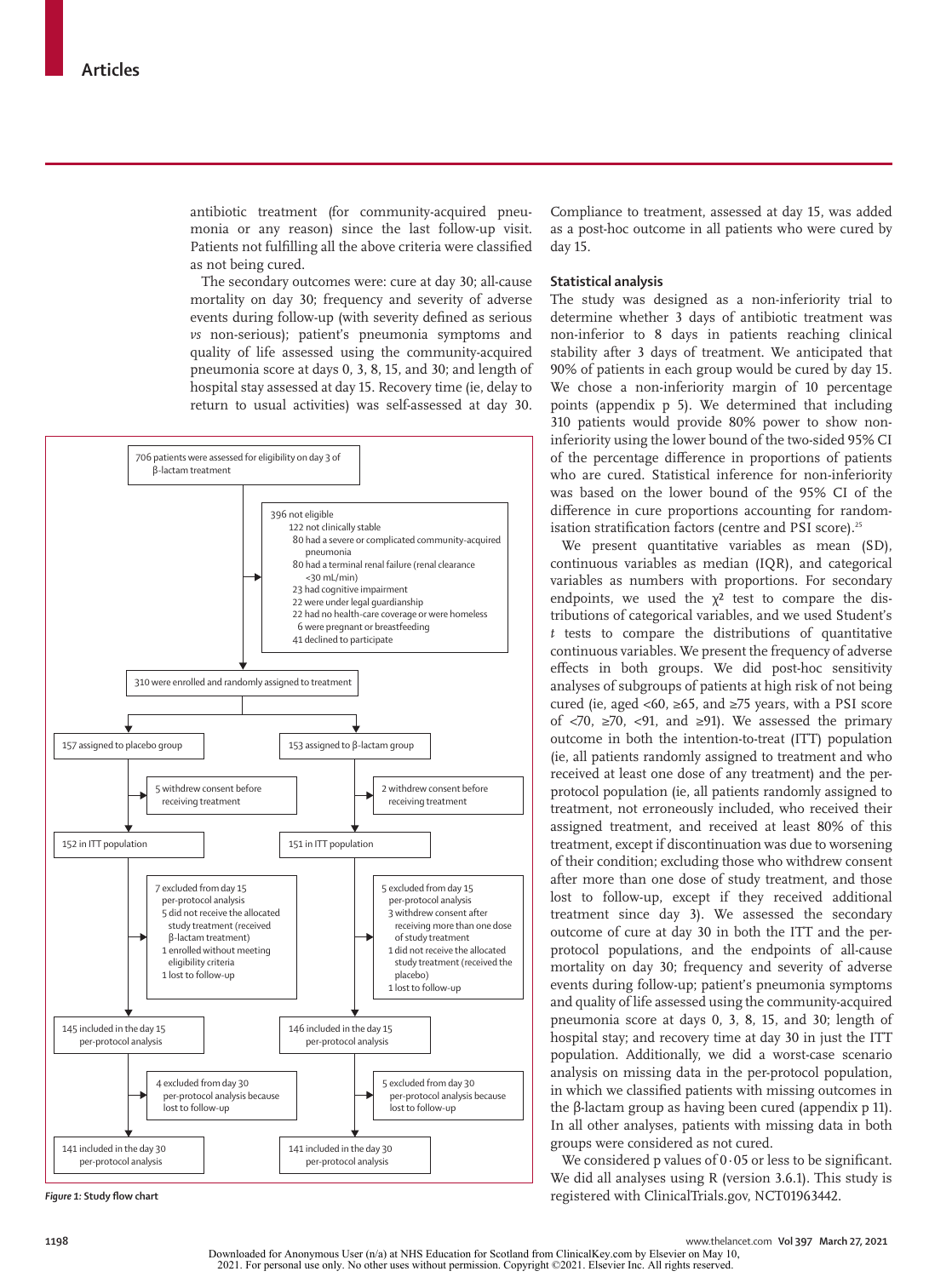## **Role of the funding source**

The funder of the study had no role in study design, data collection, data analysis, data interpretation, or writing of the report.

# **Results**

Between Dec 19, 2013, and Feb 1, 2018, 706 patients were assessed for eligibility, of whom 310 were eligible and randomly assigned to either the placebo group (n=157) or the β-lactam group (n=153; figure 1). Seven patients withdrew consent before initiating study medication, five in the placebo group and two in the β-lactam treatment group, leaving 303 in the ITT population (figure 1). 291 (96%) of 303 patients were included in the per-protocol analysis at day 15. Six patients did not receive the allocated study treatment, instead receiving the other study group treatment, three patients withdrew their consent after receiving more than one dose of study treatment, two patients were lost to follow-up, and one patient was wrongly included (figure 1). 282 patients completed 30-day follow-up; nine patients were lost to follow-up between day 15 and day 30 (figure 1).

In the ITT population, the median age was  $73.0$  years (IQR 57·0–84·0), 123 (41%) of 303 participants were female, and 73 (24%) patients had at least two comorbidities (table 1). Median temperature at day 0 was 38·7°C (IQR 38·3–39·3) and 119 (39%) of 303 patients needed oxygen therapy. Median PSI score was 82·0 (IQR 57·5–104·0). The treatment groups were well matched with regards to their demographic and clinical characteristics and the results of routine blood tests at day 0 (table 1). Before enrolment, most patients in the two groups were given amoxicillin plus clavulanate as β-lactams during the first 3 days of hospital stay (98 [64%] of 152 in the placebo group and 98 [65%] of 151 in the β-lactam group; appendix p 8). Median community-acquired pneumonia score at day 0 was  $44.38$  (IQR  $28.40-55.03$ ) in the placebo group and  $46.15$  (26.04–60.36) in the β-lactam group. Instead of a face-to-face visit, five patients had a telephone call visit to collect data to assess endpoints at day 15 (three in the placebo group, and two in the β-lactam group) and 13 at day 30 (seven in the placebo group, and six in the β-lactam group). Microbiological analysis was done for 260 patients, and 31 (12%) samples were positive, including positive identification in 14 (11%) of 130 patients in the placebo group and 17 (13%) of 130 patients in the β-lactam group (appendix p 9).

In the ITT analysis, on day 15, 117 (77%) of 152 participants in the placebo group, and 102 (68%) of 151 participants in the β-lactam group were determined to have been cured (figure 2). The between-group difference was 9·42% (95% CI –0·38 to 20·04), indicating noninferiority.

In the per-protocol analysis, on day 15, 113 (78%) of 145 participants in the placebo treatment group, and 100 (68%) of 146 participants in the β-lactam treatment group were determined to have been cured, with a between-group difference of 9·44% (95% CI  $-0.15$  to 20.34), indicating non-inferiority (figure 2). In the subgroup analyses, the 95% CIs were wide because of the small number of patients in each subgroup. Nevertheless, the lower bound of the 95% CI of the between-group difference was above the –10% margin in each subgroup analysis, except for the per-protocol subgroup analysis for patients younger than 65 years and with a PSI score of more than 91.

In the ITT analysis on day 30, 109 (72%) of 152 participants in the placebo group and 109 (72%)

|                                                | Placebo group (n=152) | $\beta$ -lactam group (n=151) |
|------------------------------------------------|-----------------------|-------------------------------|
| Age, years                                     | $72.5(54.0-85.3)$     | $74.0(58.0 - 83.0)$           |
| Sex                                            |                       |                               |
| Female                                         | 66 (43%)              | 57 (38%)                      |
| Male                                           | 86 (57%)              | 94 (62%)                      |
| Temperature, °C                                | 38.8 (38.3-39.3)      | 38.7 (38.3-39.3)              |
| Oxygen therapy                                 | 60 (39%)              | 59 (39%)                      |
| Comorbidities*                                 | 34 (22%)              | 39 (26%)                      |
| Liver disease                                  | 5(3%)                 | 2(1%)                         |
| Heart failure                                  | 30 (20%)              | 33 (22%)                      |
| Cerebrovascular disease                        | 13 (9%)               | 10(7%)                        |
| Renal disease                                  | 13 (9%)               | 11(7%)                        |
| Coronary insufficiency                         | 24 (16%)              | 20(13%)                       |
| <b>Diabetes</b>                                | 24 (16%)              | 32 (21%)                      |
| Chronic obstructive pulmonary disease          | 31 (20%)              | 40 (26%)                      |
| At least two comorbidities                     | 34 (22%)              | 39 (26%)                      |
| Active smoking                                 | 30 (20%)              | 25 (17%)                      |
| PSI score                                      | $80.5(57.0-103)$      | 83.0 (58.0-104)               |
| Risk class 2 (<70)                             | 56 (37%)              | 55 (36%)                      |
| Risk class 3 (71-90)                           | 39 (26%)              | 34 (23%)                      |
| Risk class 4 (91-130)                          | 45 (30%)              | 56 (37%)                      |
| Risk class $5$ ( $\geq$ 131)                   | 12 (8%)               | 6(34%)                        |
| Community-acquired pneumonia score at<br>day 0 | $44.4(28.4 - 55.0)$   | $46.2(26.0-60.4)$             |
| Laboratory values at admission                 |                       |                               |
| Haemoglobin, g/dL                              | $12.8(11.9-13.9)$     | $13.1(11.9-14.3)$             |
| Leucocyte, G/L                                 | $11.5(8.05 - 16.0)$   | $11.7(8.70-15.2)$             |
| Absolute neutrophil count, G/L                 | $9.81(6.57-14.4)$     | $9.68(6.87 - 12.9)$           |
| Urea, mmol/L                                   | $6.70(4.80 - 8.80)$   | $5.90(4.70 - 8.00)$           |
| Glucose, mmol/L                                | $6.20(5.40 - 7.00)$   | $6.20(5.33 - 7.50)$           |
| Creatinine, µmol/L                             | 78.0 (65.0–100)       | 79.0 (63.0-96.0)              |
| C-reactive protein, mg/L†                      | 134 (59.0-234)        | $104(46.8-200)$               |
| Procalcitonin, µmol/L‡                         | $0.55(0.20-2.23)$     | $0.20(0.10 - 0.60)$           |
| Radiological examination results               |                       |                               |
| Multilobar                                     | 30 (20%)              | 23 (15%)                      |
| Pleural effusion                               | 11 (7%)               | 16 (11%)                      |
|                                                |                       |                               |

Data are n (%) or median (IQR). For laboratory values, data are given to three significant figures or two decimal places as appropriate. PSI=Pneumonia Severity Index. \*Some patients had more than one comorbidity. †Obtained for 235 patients (placebo group: n=117; treatment group: n=118). ‡Obtained for 107 patients (placebo group: n=50; treatment group: n=57).

*Table 1:* **Demographic and clinical characteristics of trial participants at admission to hospital**

Downloaded for Anonymous User (n/a) at NHS Education for Scotland from ClinicalKey.com by Elsevier on May 10, 2021. For personal use only. No other uses without permission. Copyright ©2021. Elsevier Inc. All rights reserved.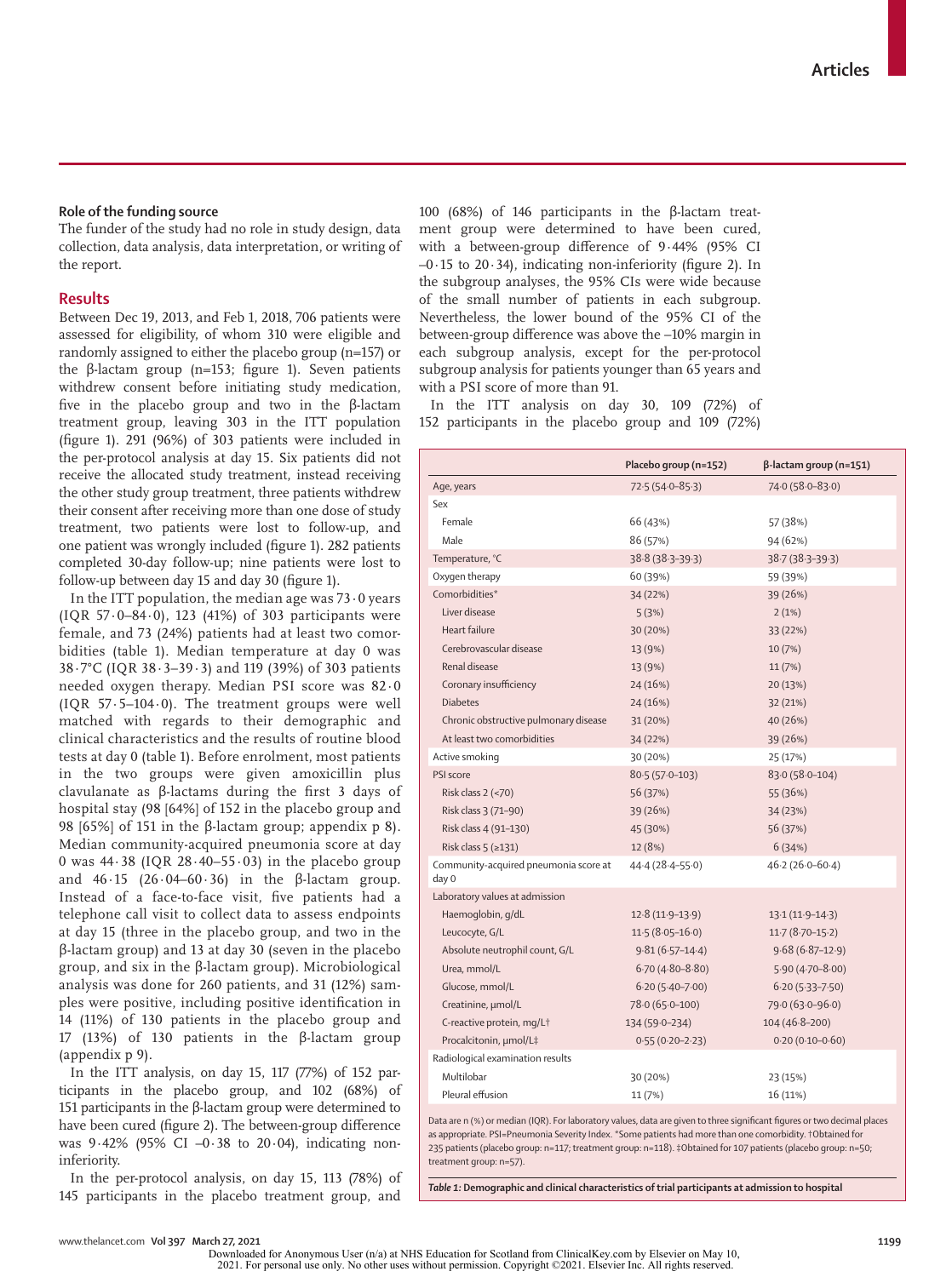|                             | Placebo group         | β-lactam group        |                           |                                                                             | Risk difference (95% CI) |
|-----------------------------|-----------------------|-----------------------|---------------------------|-----------------------------------------------------------------------------|--------------------------|
|                             | n of cure/total n (%) | n of cure/total n (%) |                           |                                                                             |                          |
| All patients                |                       |                       |                           |                                                                             |                          |
| Intention-to-treat analysis | 117/152 (77.0%)       | 102/151 (67.5%)       |                           |                                                                             | 9.42% (-0.38 to 20.04)   |
| Per-protocol analysis       | 113/145 (77.9%)       | 100/146 (68.5%)       |                           |                                                                             | 9.44% (-0.15 to 20.34)   |
| Age <65 years               |                       |                       |                           |                                                                             |                          |
| Intention-to-treat analysis | 48/58 (82.8%)         | 39/49 (79.6%)         |                           |                                                                             | 3.17% (-10.74 to 20.96)  |
| Per-protocol analysis       | 46/53 (86.8%)         | 39/48 (81.2%)         |                           |                                                                             | 2.12% (-11.30 to 20.07)  |
| Age $\ge 65$ years          |                       |                       |                           |                                                                             |                          |
| Intention-to-treat analysis | 69/94 (73.4%)         | 63/102 (61.8%)        |                           |                                                                             | 11.64% (-4.05 to 24.22)  |
| Per-protocol analysis       | 67/92 (72.8%)         | 61/98 (62.2%)         |                           |                                                                             | 10.58% (-4.84 to 23.93)  |
| Age ≥75 years               |                       |                       |                           |                                                                             |                          |
| Intention-to-treat analysis | 51/70 (72.9%)         | 45/74 (60-8%)         |                           |                                                                             | 12.05% (-5.13 to 27.27)  |
| Per-protocol analysis       | 49/69 (71.0%)         | 43/70 (61.4%)         |                           |                                                                             | 9.59% (-7.90 to 24.93)   |
| PSI score <70               |                       |                       |                           |                                                                             |                          |
| Intention-to-treat analysis | 46/54 (85.2%)         | 42/54 (77.8%)         |                           |                                                                             | 7.41% (-7.62 to 22.75)   |
| Per-protocol analysis       | 45/50 (90.0%)         | 42/53 (79.2%)         |                           |                                                                             | 10.75% (-3.19 to 24.99)  |
| PSI score ≥70               |                       |                       |                           |                                                                             |                          |
| Intention-to-treat analysis | 71/98 (72.4%)         | 60/97 (61.9%)         |                           |                                                                             | 10.59% (-3.74 to 23.42)  |
| Per-protocol analysis       | 68/95 (71.6%)         | 58/93 (62-4%)         |                           |                                                                             | 9.21% (-5.61 to 22.25)   |
| PSI score <91               |                       |                       |                           |                                                                             |                          |
| Intention-to-treat analysis | 76/95 (80.0%)         | 65/89 (73.0%)         |                           |                                                                             | 6.97% (-4.73 to 20.87)   |
| Per-protocol analysis       | 74/88 (84.1%)         | 65/87 (74.7%)         |                           |                                                                             | 9.38% (-1.29 to 23.39)   |
| PSI score ≥91               |                       |                       |                           |                                                                             |                          |
| Intention-to-treat analysis | 41/57 (71.9%)         | 37/62 (59.7%)         |                           |                                                                             | 12.25% (-6.49 to 29.94)  |
| Per-protocol analysis       | 39/57 (68-4%)         | 35/59 (59.3%)         |                           |                                                                             | 9.10% (-11.03 to 26.07)  |
|                             |                       |                       | $-20$<br>$-10$            | 20<br>30<br>10<br>40                                                        |                          |
|                             |                       |                       | Favours additional 5 days | Favours 3 days<br>of $\beta$ -lactam treatment of $\beta$ -lactam treatment |                          |

*Figure 2:* **Primary outcome of cure at day 15, in the intention-to-treat and per-protocol population, and post-hoc subgroup analyses** Data are n/N (%) and risk difference with 95% CI in parentheses. Vertical dotted line indicates non-inferiority margin. PSI=Pneumonia Severity Index.

of 151 participants in the β-lactam group had been cured, with a between-group difference of –0·47% (95% CI –11·31 to 9·98; table 2).

In the per-protocol analysis on day 30, 105 (74%) of 141 participants in the placebo group, and 107 (76%) of 141 participants in the β-lactam group had been cured, with a between-group difference of –1·42% (95% CI  $-12.08$  to  $9.20$ ).

No difference was seen in the death rate at day 30 (table 2). Three (2%) of 152 patients died in the placebo group, one due to bacteraemia due to *Staphylococcus aureus*, one due to cardiogenic shock after acute pulmonary oedema, and one due to heart failure associated with acute renal failure, and two (1%) of 151 in the β-lactam group due to pneumonia recurrence and possible acute pulmonary oedema. No difference was seen in the proportion of participants reporting at least one adverse event linked to treatment (22 [14%] of 152 in the placebo group *vs* 29 [19%] of 151 in the β-lactam group; p=0·29; table 2). All adverse events are detailed in table 3. The most common adverse events were digestive disorders, reported in 17 (11%) of 152 patients in the placebo group and 28 (19%) of 151 patients in the β-lactam group. Only two serious adverse events were reported: an episode of hepatitis in the placebo group, and an episode of skin rash in the β-lactam group. The median length of hospital stay was not significantly different between the two groups and neither was median recovery time (table 2). The main causes for not meeting cure criteria were no resolution or improvement of symptoms (in the ITT group: 24 [69%] of 35 in the placebo group and 38 [78%] of 49 in the β-lactam group), additional antibiotic treatment (six [17%] in the placebo group and two [4%] in the β-lactam group), and fever at day 15 (one [3%] in the placebo group and three [6%] in the β-lactam group; data for the per-protocol population are in the appendix [p 10]). The change in the communityacquired pneumonia score during follow-up to day 30 was also similar in the two groups (appendix p 14). Between-group differences in community-acquired pneumonia scores and quality of life will be reported elsewhere. 100% compliance to study medication was noted in 106 (94%) of 113 patients in the placebo group and 93 (93%) of 100 in the β-lactam group who were cured at day 15 (appendix p 15).

Post-hoc subgroup analyses showed no significant difference in the cure rate at day 15 between treatment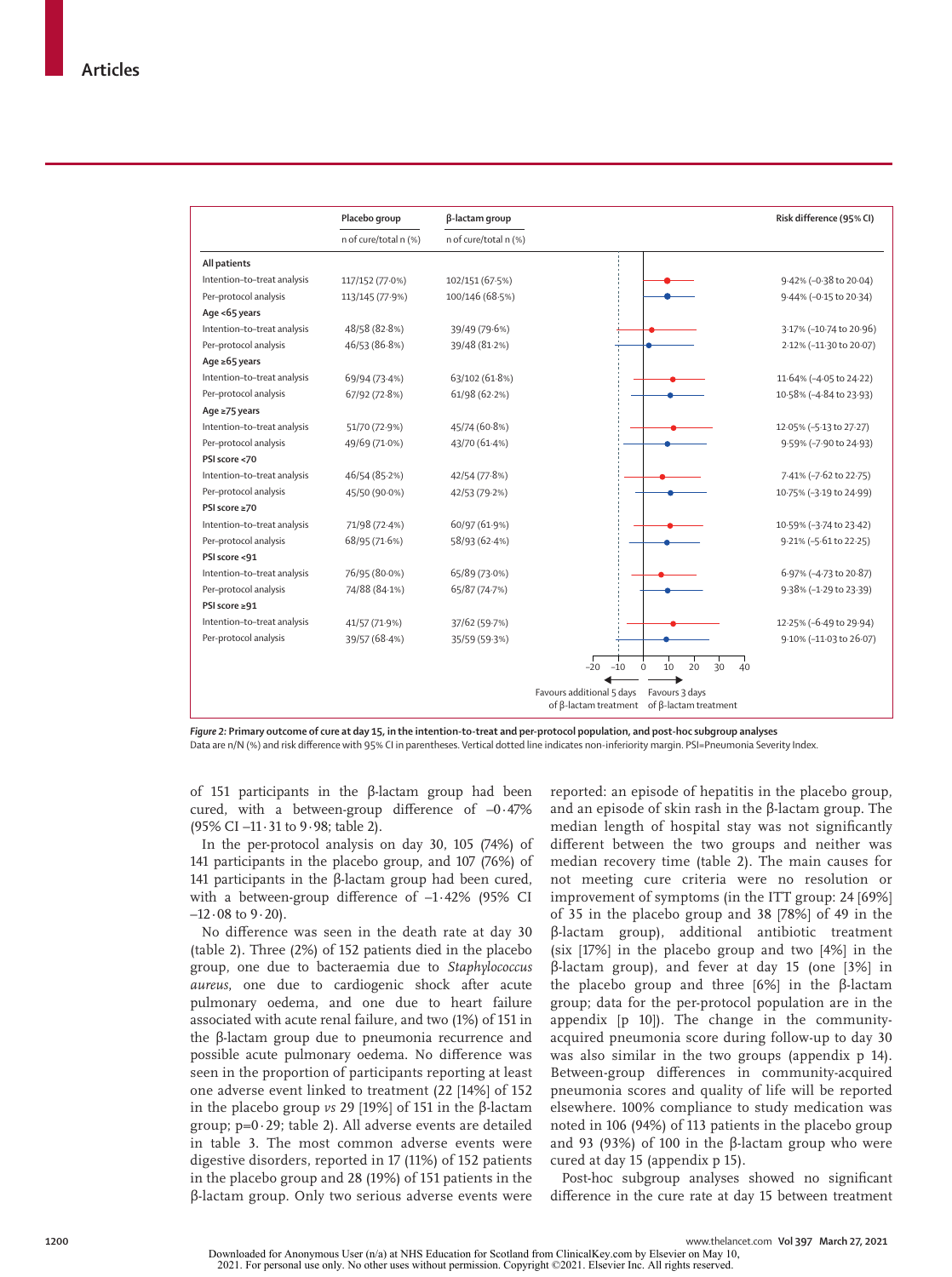groups among patients younger or older than 65 years or 75 years, and patients with PSI scores of less than 70 or 70 or higher, and patients with PSI scores of less than 91 or 91 or higher, in both the ITT or the per-protocol populations (figure 2). The worst-case scenario analysis in the per-protocol population did not show any significant between-group difference in the cure rate at day 15 and day 30 either (appendix p 11).

# **Discussion**

We found that discontinuing β-lactam treatment after 3 days in patients with community-acquired pneumonia who were clinical stability resulted in outcomes that were similar and non-inferior to those in patients who continued their treatment for an additional 5 days. These data support the concept that antibiotic therapy can be safely discontinued in patients who have moderately severe community-acquired pneumonia who have early clinical response to therapy,10,18 which could allow an important reduction in antibiotic exposure among patients being treated in hospital for communityacquired pneumonia.

In daily practice for community-acquired pneumonia, physicians still often prescribe 7–10 days of antibiotic treatment<sup>12</sup> out of habit inherited before the recognition of the threat of bacterial resistance.<sup>26-28</sup> This tendency is reinforced by the common belief that an extended course of antibiotics protects from reinfection and even antibacterial resistance.<sup>18,28</sup> However, short-course antibiotic treatments are one of the best ways to reduce selection pressure for antimicrobial resistance, and randomised trials are needed to identify the minimum length of treatment to ensure cure.18,19,28,29 According to the French National Health Agency, third-generation cephalosporin and amoxicillin plus clavulanate are major drivers for bacterial resistance**.** 30

Uranga and colleagues $10$  found in their open-label, randomised, controlled, non-inferiority trial (n=310) that 5 days of antibiotic treatment among patients presenting with stable community-acquired pneumonia was similar to 10 days of treatment, which supports current US guidelines.7 Until now, to our knowledge, only one randomised controlled trial has shown the non-inferiority of 3 days of antibiotic treatment (amoxicillin) compared with 8 days of treatment for community-acquired pneumonia in an adult population (n=119) with early response to antibiotics.<sup>17</sup> However, the smaller study population had less severe illness (52 [44%] of 119 were in PSI risk class 2) and were younger (median age of 54 years in the 3-day group and 60 years in the 8-day group) than our study population; hence, the findings were insufficient to affect practice for the majority of patients admitted to hospital with community-acquired pneumonia, who are often older people with one or more comorbidities.<sup>5</sup> By contrast, our study population had a median age of 73 years, which is similar to the usual average age

|                                                                                | Placebo group         | β-lactam group        | <b>Difference</b>              | p value |
|--------------------------------------------------------------------------------|-----------------------|-----------------------|--------------------------------|---------|
| Cure at day 30                                                                 |                       |                       |                                |         |
| <b>ITT</b> analysis                                                            | 109/152 (72%)         | 109/151 (72%)         | $-0.47$ ( $-11.31$ to $9.98$ ) | >0.99   |
| Per-protocol<br>analysis                                                       | 105/141 (74%)         | 107/141 (76%)         | $-1.42$ ( $-12.08$ to $9.20$ ) | 0.89    |
| Mortality at day 30                                                            | 3/152(2%)             | 2/151(1%)             | $0.60$ (-3.50 to 4.40)         | >0.99   |
| Patients with at least<br>one adverse event<br>related to treatment            | 22/152 (14%)          | 29/151 (19%)          | $-4.70$ ( $-7.08$ to 2.31)     | 0.29    |
| Patients with at least<br>one serious adverse<br>event related to<br>treatment | 1/152(1%)             | 1/151(1%)             | 0.00 (0.00 to 0.99)            | >0.99   |
| Length of hospital<br>stay, days,                                              | 5.00 (4.00 to 9.00)   | 6.00(4.00 to 9.00)    | $-1.00$ ( $-1.00$ to $1.00$ )  | 0.74    |
| Recovery time, days                                                            | 15.00 (9.00 to 21.50) | 15.50 (7.00 to 20.00) | $-0.50$ ( $-4.00$ to $5.50$ )  | 0.33    |

Data are n/N (%), median (IQR) or between-group difference in percentage points, with 95% CI in parentheses. Unless otherwise stated, analyses are in the ITT population.  $\chi^2$  test was used to compare the distributions of categorical variables and Student's *t* tests to compare the distributions of quantitative continuous variables. ITT=intention-to-treat.

*Table 2:* **Secondary outcomes**

|                                                                                                                                                       | Placebo group<br>$(n=152)$ | $\beta$ -lactam group<br>$(n=151)$ |  |  |
|-------------------------------------------------------------------------------------------------------------------------------------------------------|----------------------------|------------------------------------|--|--|
| Patients                                                                                                                                              | 22(1)                      | 29(1)                              |  |  |
| Digestive disorders                                                                                                                                   | 17                         | 28                                 |  |  |
| Diarrhoea                                                                                                                                             | 13                         | 18                                 |  |  |
| <b>Mycosis</b>                                                                                                                                        | $\mathbf{1}$               | $\mathbf{1}$                       |  |  |
| Skin rash                                                                                                                                             | $\Omega$                   | 3(1)                               |  |  |
| Headache                                                                                                                                              | $\overline{2}$             | $\Omega$                           |  |  |
| Hypoxia                                                                                                                                               | $\Omega$                   | $\mathbf{1}$                       |  |  |
| Clostridioides difficile infection                                                                                                                    | $\mathbf{1}$               | $\Omega$                           |  |  |
| <b>Hepatitis</b>                                                                                                                                      | 2(1)                       | $\mathbf{1}$                       |  |  |
| Epistaxis                                                                                                                                             | $\mathbf{1}$               | $\Omega$                           |  |  |
| Total                                                                                                                                                 | 24(1)                      | 34(1)                              |  |  |
| Data are number of events and data in parentheses are the number of serious<br>adverse events. One patient could present with several adverse events. |                            |                                    |  |  |

*Table 3:* **Adverse events and serious adverse events associated with the study treatment**

of patients with community-acquired pneumonia.<sup>10,31</sup> Furthermore, our results were consistent across several subgroups, including older patients and those at high risk of not being cured.

Strengths of our study include its double-blind, randomised design and assessment by an independent blinded adjudication committee. Indeed, because primary outcomes in randomised controlled trials of communityacquired pneumonia are subject to debate, with the definition of cure often being subjective, we decided that cure should be assessed by two independent reviewers, with strong infectious disease expertise, and according to a predefined clinical outcome. Moreover, the sample size allowed a well powered statistical analysis of noninferiority, and our results were confirmed in a worst-case scenario analysis.

Downloaded for Anonymous User (n/a) at NHS Education for Scotland from ClinicalKey.com by Elsevier on May 10, 2021. For personal use only. No other uses without permission. Copyright ©2021. Elsevier Inc. All rights reserved.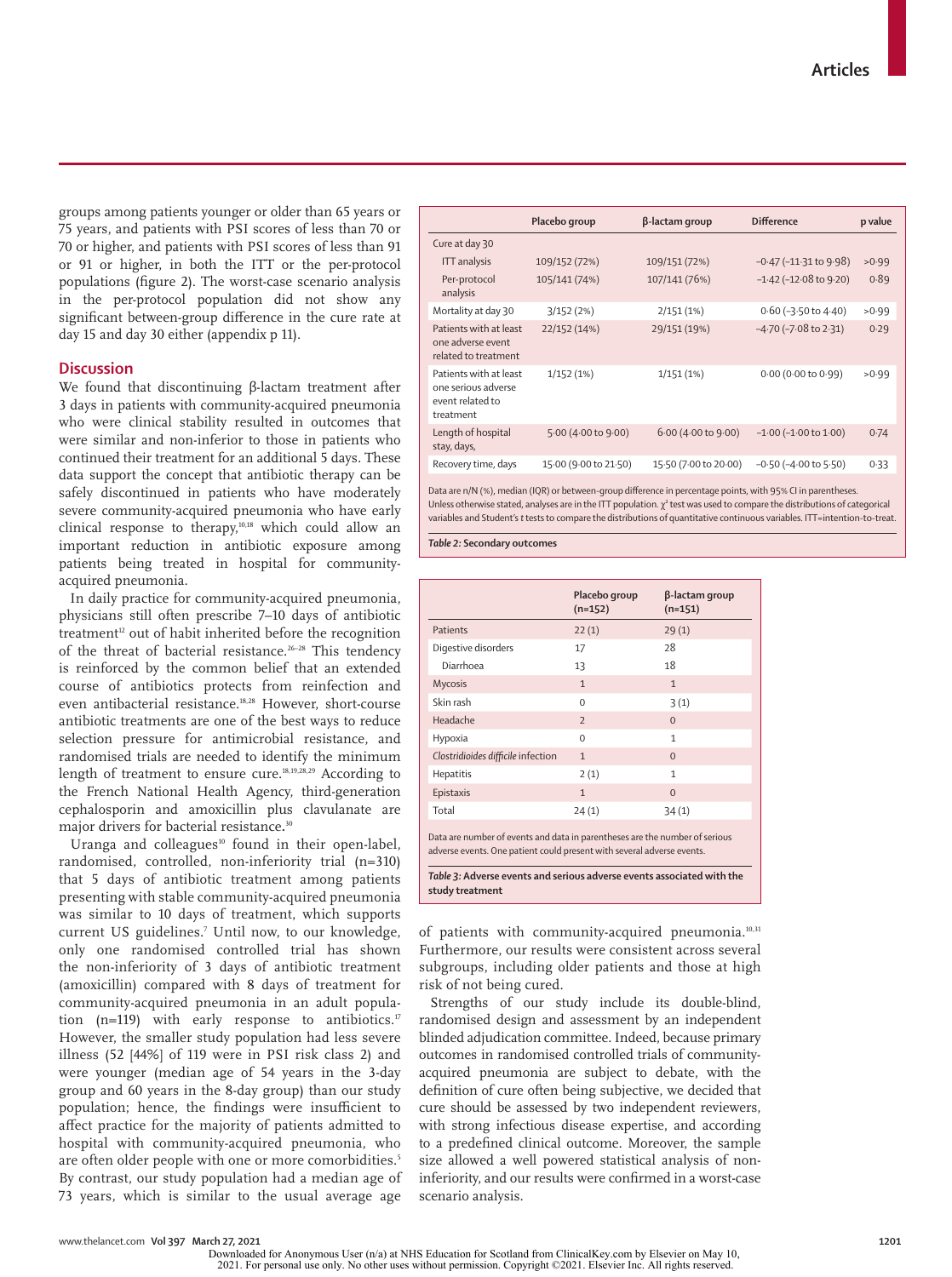Our study has several limitations. First, our results cannot be extrapolated to patients who do not respond after 3 days of β-lactam therapy, especially to those with infection due to intracellular bacteria, with severe community-acquired pneumonia (admitted to a critical care unit, with serious respiratory insufficiency or septic shock), or with advanced renal failure. Absence of stability criteria at day 3 was the reason for exclusion for 122 (31%) of 396 excluded patients, which is in line with other studies, $22$  and 80 (20%) patients presented with a severe or complicated community-acquired pneumonia and another 80 (20%) had advanced renal failure, leading to their exclusion. 114 patients were excluded for reasons other than an absence of relevant signs and symptoms. Thus, a 3-day treatment regimen seems relevant for approximately 60% of patients (424 of 706) admitted to hospital with the strict definition of community-acquired pneumonia used for our study. Second, only patients treated with β-lactam monotherapy were enrolled in our trial, consistent with the usual European therapeutic approaches and guidelines,<sup>11,21</sup> which differ from US guidelines.<sup>4,7</sup> However, we believe that our results could be applied to dual antibiotic regimens in the studied population. Third, we aimed to reproduce as closely as possible the pragmatic therapeutic approach of a clinician confronted with a patient with suspected community-acquired pneumonia in real-world conditions. Accordingly, we made no effort to identify a causative microorganism,<sup>5</sup> although, when available, results of microbiological analysis were collected. As a consequence, a viral aetiology of pneumonia could not be ruled out, as is often the case in routine care. Most current diagnostic tests are not accurate enough to determine if a case of community-acquired pneumonia is solely due to a virus, although viruses could be involved in up to 30% of cases.7 Nonetheless, if patients with viral infections had been included in our study population, they should be well balanced between the two treatment groups due to our randomisation methods. Moreover, in daily practice, if a viral infection is detected, antibiotics are often prescribed to treat any potential bacterial coinfection or superinfection.<sup>32</sup> Fourth, biomarkers such as C-reactive protein and procalcitonin analysis were not required in our study, and only collected when available, because collection is not recommended in daily practice.<sup>7,8,11</sup> Furthermore, as stated in the ATS and IDSA guidelines, duration of antibiotic therapy can be reduced in patients with community-acquired pneumonia with the use of procalcitonin, but in several studies the average length of treatment was much longer than was recommended in current guidelines.7 Fifth, in our sample size calculations we anticipated a 90% cure rate; however, our actual cure rate was much lower. This difference might be due to the high variability in definitions of cure between studies leading to overestimation in our calculations. Additionally, in our subgroup analyses, we found quite wide 95% CIs, which

were probably due to the small number of patients in each subgroup.

Finally, the diagnosis of community-acquired pneumonia is challenging. Radiological examination is necessary to establish parenchymal lung involvement. Our case definition required a chest x-ray to better suit everyday practice. However, our definition has some limitations and CT scan could be more accurate. Thus, to avoid misclassification, investigators were allowed to do a CT scan if needed. However, the number of patients who had CT scans to confirm their diagnosis was not recorded for our study.

In summary, in our trial, among patients requiring admission to hospital for moderately severe communityacquired pneumonia and who met clinical stability criteria after 3 days of β-lactam therapy, a strategy of discontinuation of antibiotic treatment proved to be noninferior to 8 days of treatment. Community-acquired pneumonia and, more generally, lower respiratory tract infection are some of the most common indications for antibiotic use, and so our findings support the substantial reduction in consumption of antibiotics.

## **Contributors**

AD and A-CC did the literature search. AD, A-CC, JL, Y-EC, JR, and PA were responsible for the study design. AD, CD, and JR collected the data. All authors interpreted the data. AD, A-CC, JR, PA, and AL analysed the data. AD, JR, CD, A-CC, and PA created the figures and drafted the manuscript. All authors revised and approved the final version of the manuscript for submission. AD, JR, and CD had full access to all the data in the study and all authors had final responsibility for the decision to submit for publication. JR and CD also had full access to and verified the underlying data.

#### **Pneumonia Short Treatment (PTC) Study Group**

*France* J Attal-Behar, S Beaune, T Chinet, T Cudennec, M De Laroche, A De Thezy, J Dumoulin, C Dupont, E Fercot, V Giraut, S Greffe, J Grenet, C Guyot, S Labrune, M Lachatre, S Moulias, C Naline, M Pepin, E Rouveix, M Sahut-D'izarn, A Sefssafi, L Teillet (Ambroise Paré University Hospital, AP-HP Paris Saclay University, Boulogne-Billancourt); J-P Bru, J Gaillat, V Gautier, C Janssen, L Pagani, V Vitrat (Annecy Hospital, Annecy); M Abderrahmane, J Camuset, C Legall, P Longuet-Flandres, A-M Menn (Argenteuil Hospital, Argenteuil); V De Lastours, G Prevost, M Lecronier (Beaujon University Hospital, AP-HP, Clichy); C Burdet, O Derradji, L Escaut, E Hinglais, P Lebras, E Lefevre, M Noaillon, P Rabier, M Raphael, E Teicher, C Verny, D Vittecoq, B Wyplosz (Bicêtre University Hospital, AP-HP Paris Saclay University, Le Kremlin-Bicêtre); M Ben Hayoun, F Brun-Vezinet, E Casalino, C Choquet, M-C Dombret, X Duval, N Houhou, V Joly, X Lescure, M Pogliaghi, C Rioux, Y Yazdanpanah (Bichât University Hospital, AP-HP, Paris); E Barros, B Begga, S Boukobza, H Bouredji, I Chouahi, I Delacroix, A Froissart, V Garrait, E Ngwem, C Phlippoteau, S Salehabadi, C Toper, F Vinas (Créteil University Hospital, Créteil); M Amsilli, O Epaulard, P Pavese, I Pierre, J-P Stahl (Grenoble Hospital, Grenoble); J Aulagnier, J Celerier, R Cojocariu, J-E Kahn, E Mathieu, C Rachline, Y Schoindre, T Sene, C Thierry (Foch Hospital, Suresnes); C Aparicio, V Delcey, A Lopes, M Morgand, P Sellier, G Simoneau (Lariboisière University Hospital, AP-HP, Paris); C Chakvetadze, S Diamantis, A Gauthier, K Jidar, B Jourdain (Melun Hospital, Melun); J-F Boitiaux, P Deschamps, E Devaud, B Philippe (Pontoise Hospital, Pontoise); R-O Calin, T Chroboczek, B Davido, L Deconinck, P De Truchis, A Lagrange, S Makhloufi, M Matt, G Mellon, O Senard (Raymond Poincaré Hospital, AP-HP Paris Saclay University, Garches); Dl Benhamou, C Chapuzet, L Chauffrey, M Etienne, L-M Joly, B Obstoy, M Salaun, L Thiberville, J Tillon (Rouen Hospital, Rouen); D Bollens, J Bottero, P Campa, G Cosqueric, B Lefebvre, Z Ouazene, J Pacanowski, D Pateron, N Valin (Saint-Antoine University Hospital, AP-HP, Paris);

Downloaded for Anonymous User (n/a) at NHS Education for Scotland from ClinicalKey.com by Elsevier on May 10, 2021. For personal use only. No other uses without permission. Copyright ©2021. Elsevier Inc. All rights reserved.